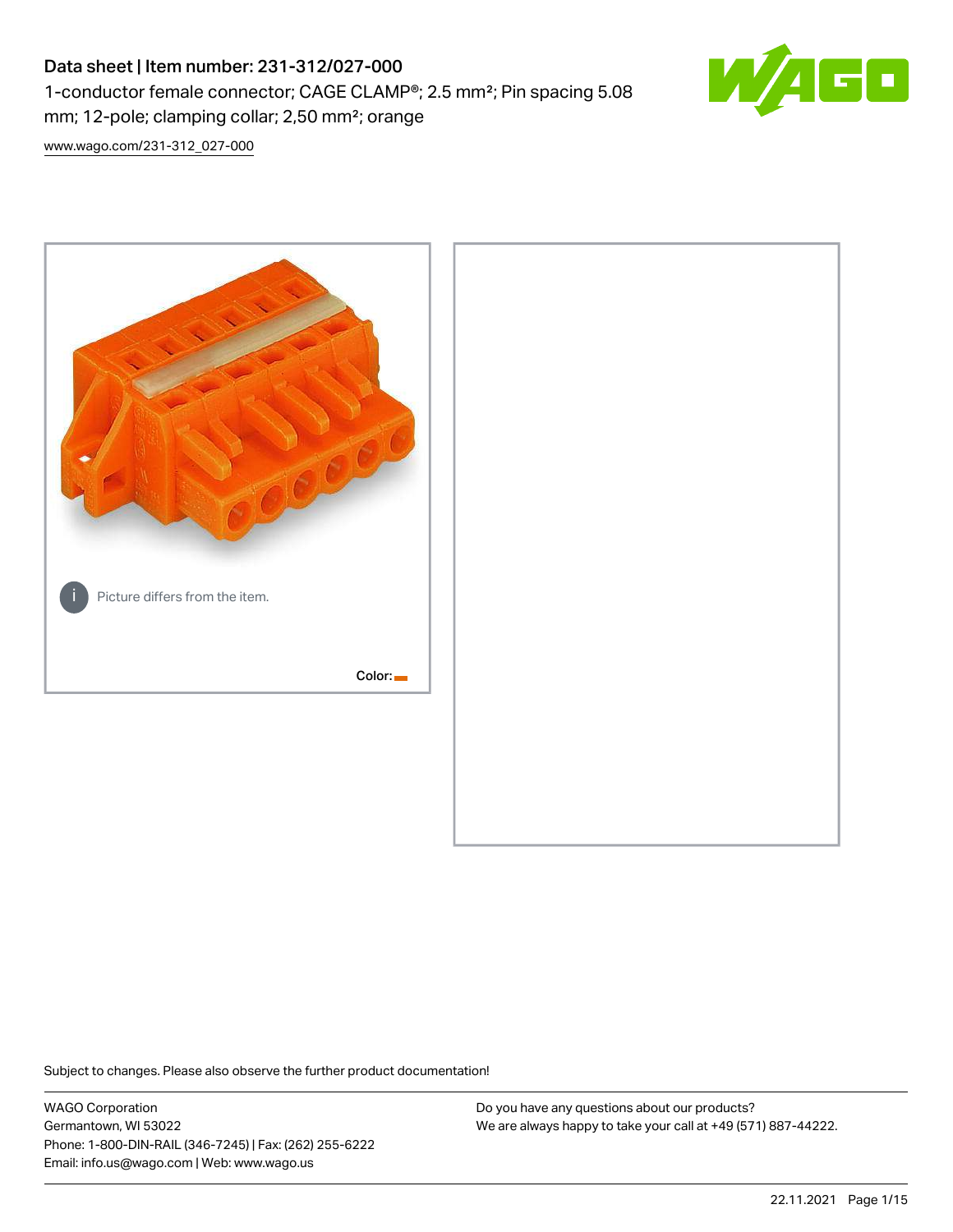

#### Dimensions in mm

 $L_1$  = (pole no. x pin spacing) + 3 mm

 $L_2$  = (pole no. x pin spacing) + 8.8 mm

 $L_3$  = (pole no. x pin spacing) + 14.8 mm

2- to 3-pole female connectors – one latch only

#### Item description

- $\blacksquare$ Universal connection for all conductor types
- Easy cable pre-assembly and on-unit wiring via vertical and horizontal CAGE CLAMP<sup>®</sup> actuation П

.<br>Subject to changes. Please also observe the further product documentation!

WAGO Corporation Germantown, WI 53022 Phone: 1-800-DIN-RAIL (346-7245) | Fax: (262) 255-6222 Email: info.us@wago.com | Web: www.wago.us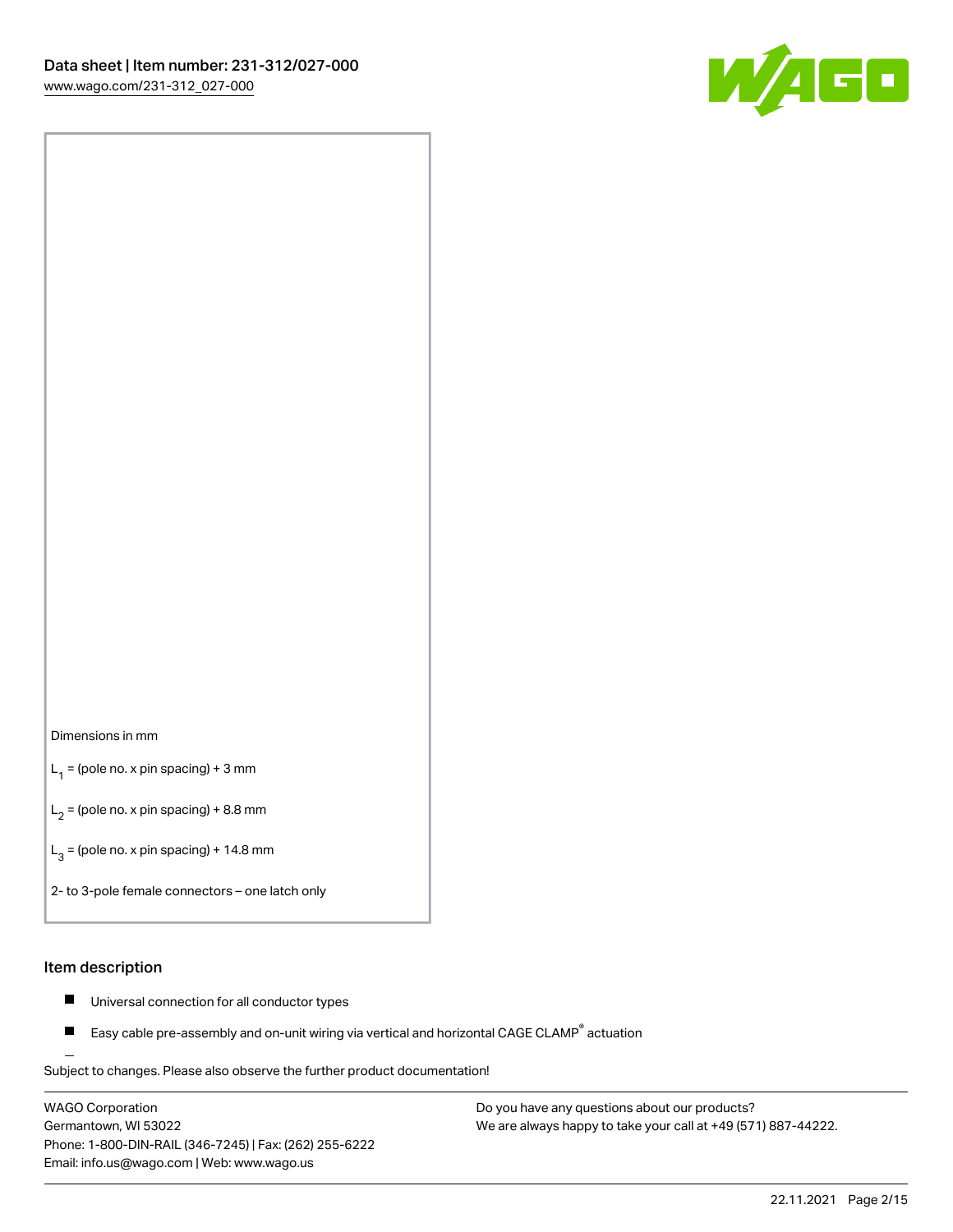W/AGO

- Integrated test ports
- $\blacksquare$ With coding fingers

# Data

# Notes

| Safety information 1 | The MCS-MULTI CONNECTION SYSTEM includes connectors<br>without breaking capacity in accordance with DIN EN 61984. When<br>used as intended, these connectors must not be connected<br>/disconnected when live or under load. The circuit design should<br>ensure header pins, which can be touched, are not live when<br>unmated. |
|----------------------|-----------------------------------------------------------------------------------------------------------------------------------------------------------------------------------------------------------------------------------------------------------------------------------------------------------------------------------|
| Variants:            | Gold-plated or partially gold-plated contact surfaces<br>Other versions (or variants) can be requested from WAGO Sales or<br>configured at https://configurator.wago.com/                                                                                                                                                         |

# Electrical data

### IEC Approvals

| Ratings per                 | IEC/EN 60664-1                                                        |
|-----------------------------|-----------------------------------------------------------------------|
| Rated voltage (III / 3)     | 320 V                                                                 |
| Rated surge voltage (III/3) | 4 <sub>kV</sub>                                                       |
| Rated voltage (III/2)       | 320 V                                                                 |
| Rated surge voltage (III/2) | 4 <sub>k</sub> V                                                      |
| Nominal voltage (II/2)      | 630 V                                                                 |
| Rated surge voltage (II/2)  | 4 <sub>k</sub> V                                                      |
| Rated current               | 16 A                                                                  |
| Legend (ratings)            | $(III / 2)$ $\triangle$ Overvoltage category III / Pollution degree 2 |

## UL Approvals

| Approvals per                  | <b>UL 1059</b> |
|--------------------------------|----------------|
| Rated voltage UL (Use Group B) | 300 V          |
| Rated current UL (Use Group B) | 15 A           |
| Rated voltage UL (Use Group D) | 300 V          |
| Rated current UL (Use Group D) | 10 A           |

## Ratings per UL

| Rated voltage UL 1977 | 600 V  |
|-----------------------|--------|
| Rated current UL 1977 | $\sim$ |

| WAGO Corporation                                       | Do you have any questions about our products?                 |
|--------------------------------------------------------|---------------------------------------------------------------|
| Germantown. WI 53022                                   | We are always happy to take your call at +49 (571) 887-44222. |
| Phone: 1-800-DIN-RAIL (346-7245)   Fax: (262) 255-6222 |                                                               |
| Email: info.us@wago.com   Web: www.wago.us             |                                                               |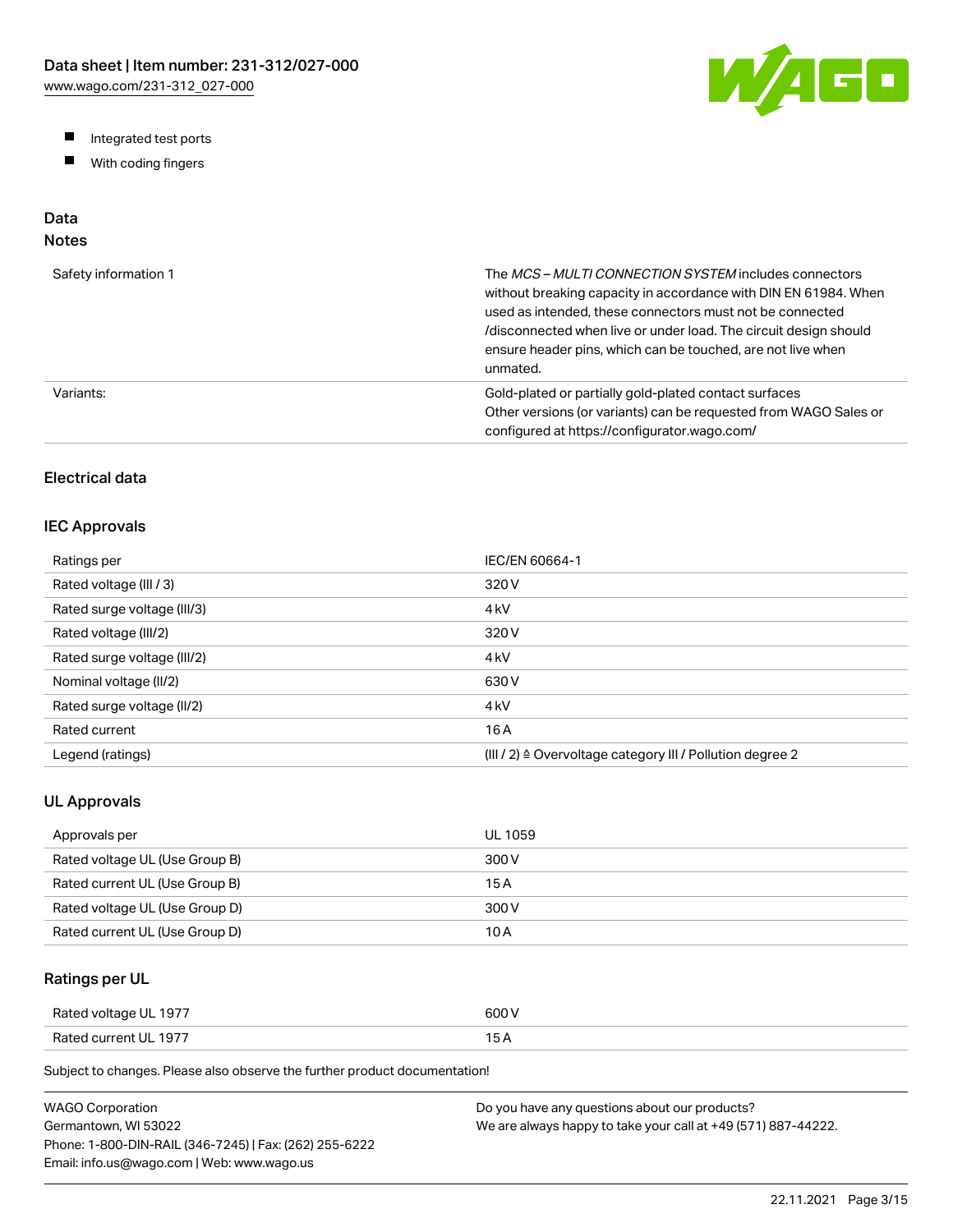

#### CSA Approvals

| Approvals per                   | CSA   |
|---------------------------------|-------|
| Rated voltage CSA (Use Group B) | 300 V |
| Rated current CSA (Use Group B) | 15 A  |
| Rated voltage CSA (Use Group D) | 300 V |
| Rated current CSA (Use Group D) | 10 A  |

# Connection data

| Total number of connection points |  |
|-----------------------------------|--|
| Total number of potentials        |  |
| Number of connection types        |  |
| Number of levels                  |  |

#### Connection 1

| Connection technology                             | CAGE CLAMP®                            |
|---------------------------------------------------|----------------------------------------|
| Actuation type                                    | Operating tool                         |
| Solid conductor                                   | $0.082.5$ mm <sup>2</sup> / 28  12 AWG |
| Fine-stranded conductor                           | $0.082.5$ mm <sup>2</sup> / 28  12 AWG |
| Fine-stranded conductor; with insulated ferrule   | $0.251.5$ mm <sup>2</sup>              |
| Fine-stranded conductor; with uninsulated ferrule | $0.252.5$ mm <sup>2</sup>              |
| Strip length                                      | $89$ mm / 0.31  0.35 inch              |
| Number of poles                                   | 12                                     |
| Conductor entry direction to mating direction     | 0°                                     |

# Physical data

| Pin spacing | 5.08 mm / 0.2 inch    |
|-------------|-----------------------|
| Width       | 75.76 mm / 2.983 inch |
| Height      | 14.3 mm / 0.563 inch  |
| Depth       | 26.45 mm / 1.041 inch |

#### Mechanical data

| Mounting type           | Mounting flange                         |
|-------------------------|-----------------------------------------|
| Mounting type           | Feed-through mounting<br>Panel mounting |
| with reinforcing strips |                                         |

| <b>WAGO Corporation</b>                                | Do you have any questions about our products?                 |
|--------------------------------------------------------|---------------------------------------------------------------|
| Germantown, WI 53022                                   | We are always happy to take your call at +49 (571) 887-44222. |
| Phone: 1-800-DIN-RAIL (346-7245)   Fax: (262) 255-6222 |                                                               |
| Email: info.us@wago.com   Web: www.wago.us             |                                                               |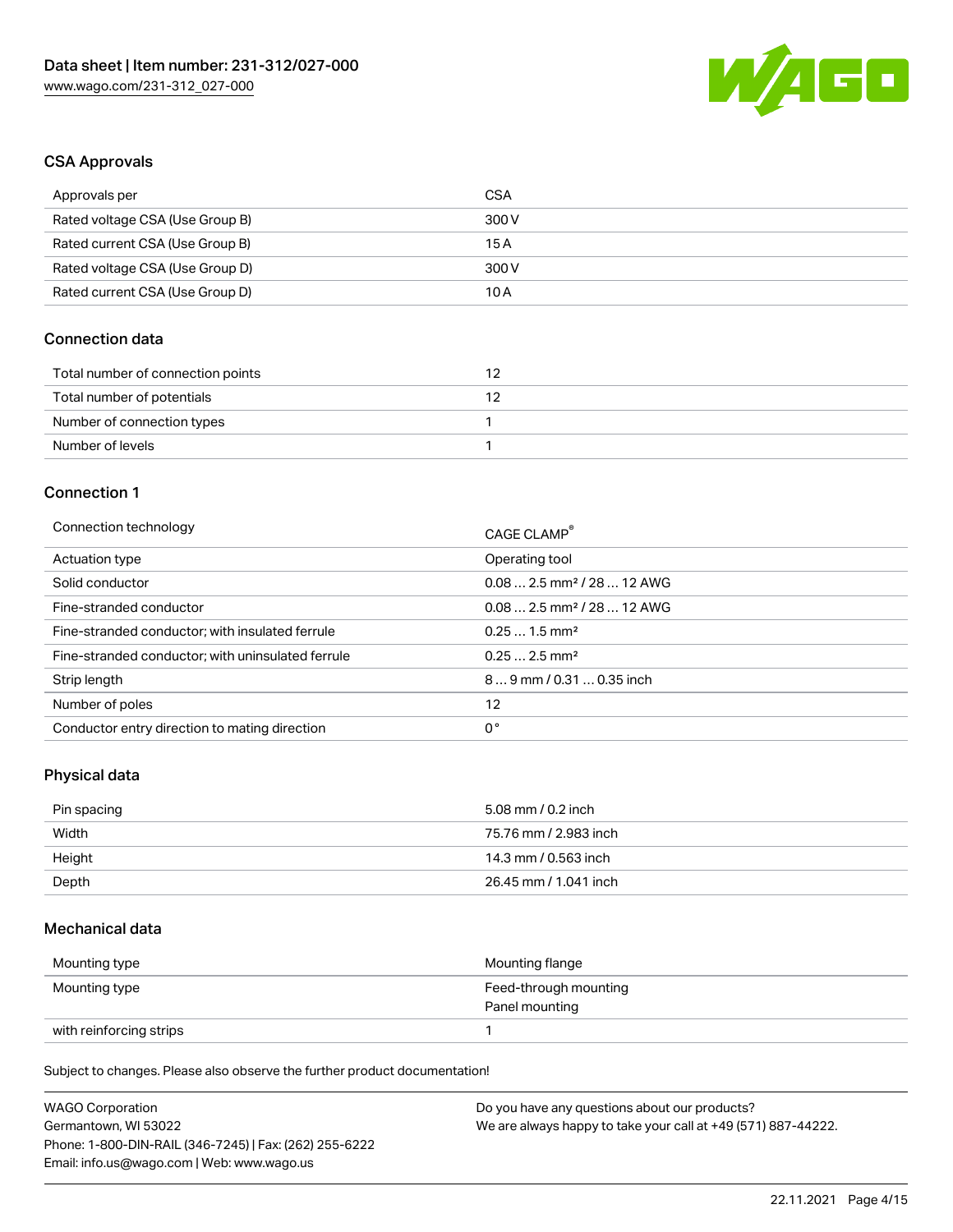

# Plug-in connection

| Contact type (pluggable connector) | Female connector/socket |
|------------------------------------|-------------------------|
| Connector (connection type)        | for conductor           |
| Mismating protection               | No                      |
| Locking of plug-in connection      | Without                 |

# Material data

| Color                       | orange                            |
|-----------------------------|-----------------------------------|
| Material group              |                                   |
| Insulation material         | Polyamide (PA66)                  |
| Flammability class per UL94 | V0                                |
| Clamping spring material    | Chrome nickel spring steel (CrNi) |
| Contact material            | Copper alloy                      |
| Contact plating             | tin-plated                        |
| Fire load                   | 0.337 MJ                          |
| Weight                      | 23.1 g                            |

## Environmental requirements

| Limit temperature range | $-60+85 °C$ |
|-------------------------|-------------|
|-------------------------|-------------|

# Commercial data

| Product Group         | 3 (Multi Conn. System) |
|-----------------------|------------------------|
| PU (SPU)              | 25 Stück               |
| Packaging type        | box                    |
| Country of origin     | DE                     |
| <b>GTIN</b>           | 4044918348577          |
| Customs tariff number | 8536694040             |

### Approvals / Certificates

#### Country specific Approvals

| Logo | Approval                               | <b>Additional Approval Text</b> | Certificate<br>name |
|------|----------------------------------------|---------------------------------|---------------------|
|      | CВ<br>DEKRA Certification B.V.         | EN 61984. IEC 61984             | NL-39756            |
|      | <b>CSA</b><br>DEKRA Certification B.V. | C <sub>22.2</sub>               | 1466354             |

| <b>WAGO Corporation</b>                                | Do you have any questions about our products?                 |
|--------------------------------------------------------|---------------------------------------------------------------|
| Germantown, WI 53022                                   | We are always happy to take your call at +49 (571) 887-44222. |
| Phone: 1-800-DIN-RAIL (346-7245)   Fax: (262) 255-6222 |                                                               |
| Email: info.us@wago.com   Web: www.wago.us             |                                                               |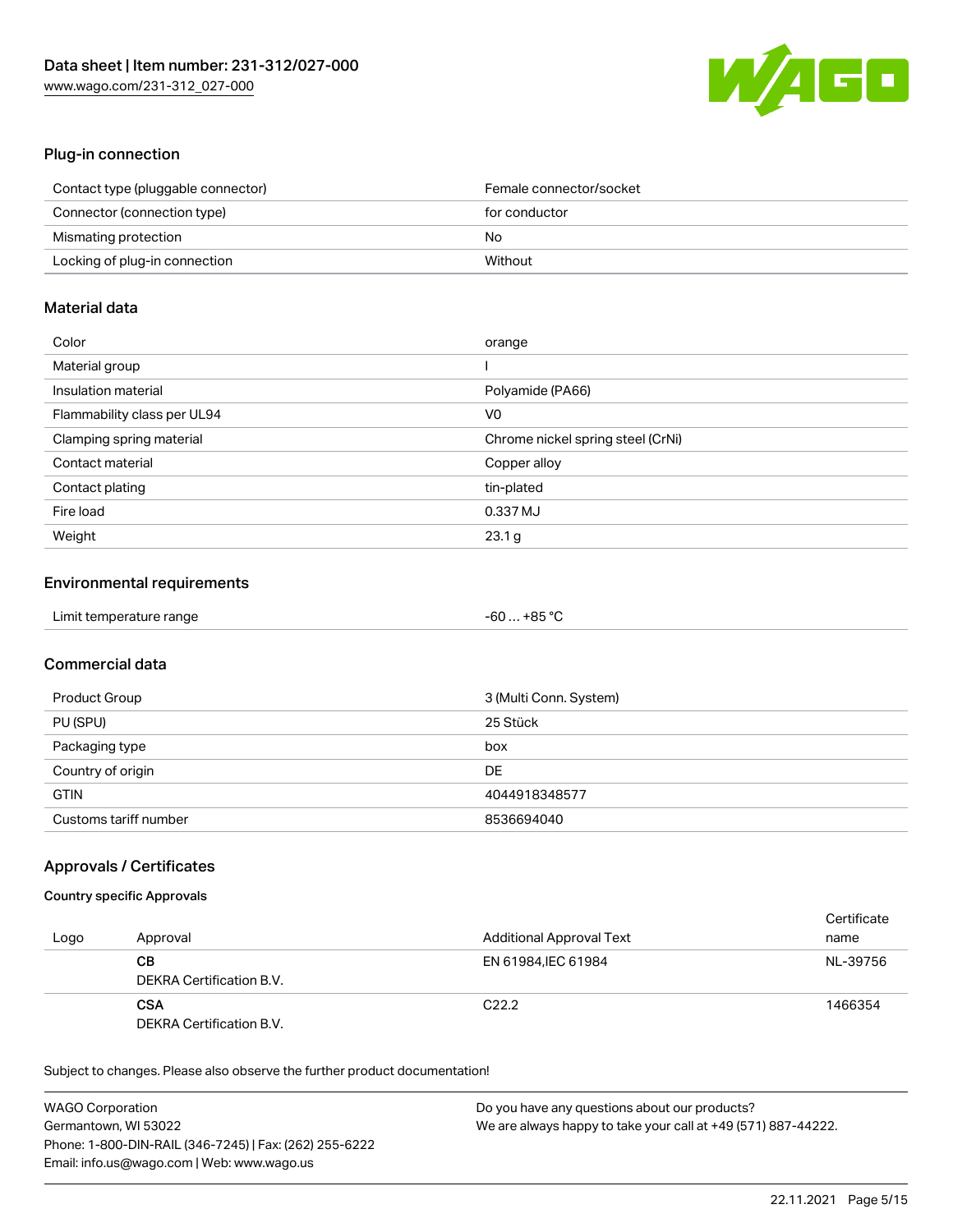



KEMA/KEUR DEKRA Certification B.V. EN 61984 2190761.01

# Ship Approvals

KEMA

| Logo | Approval                                  | <b>Additional Approval Text</b> | Certificate<br>name             |
|------|-------------------------------------------|---------------------------------|---------------------------------|
| ABS  | <b>ABS</b><br>American Bureau of Shipping | $\overline{\phantom{0}}$        | 19-<br>HG1869876-<br><b>PDA</b> |

#### UL-Approvals

| Logo | Approval                             | <b>Additional Approval Text</b> | Certificate<br>name |
|------|--------------------------------------|---------------------------------|---------------------|
| 8    | UL<br>UL International Germany GmbH  | <b>UL 1977</b>                  | E45171              |
| o    | UR<br>Underwriters Laboratories Inc. | <b>UL 1059</b>                  | E45172              |

# **Counterpart**

| <b>STATISTICS</b> | Item no.231-642<br>Male connector; 12-pole; Pin spacing 5.08 mm; orange                                              | www.wago.com/231-642         |
|-------------------|----------------------------------------------------------------------------------------------------------------------|------------------------------|
|                   | Item no.231-342/001-000<br>Male header; 12-pole; THT; 1.0 x 1.0 mm solder pin; straight; pin spacing 5.08 mm; orange | www.wago.com/231-342/001-000 |
| <b>SOF</b>        | Item no.231-542/001-000<br>Male header; 12-pole; THT; 1.0 x 1.0 mm solder pin; angled; pin spacing 5.08 mm; orange   | www.wago.com/231-542/001-000 |

.<br>Subject to changes. Please also observe the further product documentation!

WAGO Corporation Germantown, WI 53022 Phone: 1-800-DIN-RAIL (346-7245) | Fax: (262) 255-6222 Email: info.us@wago.com | Web: www.wago.us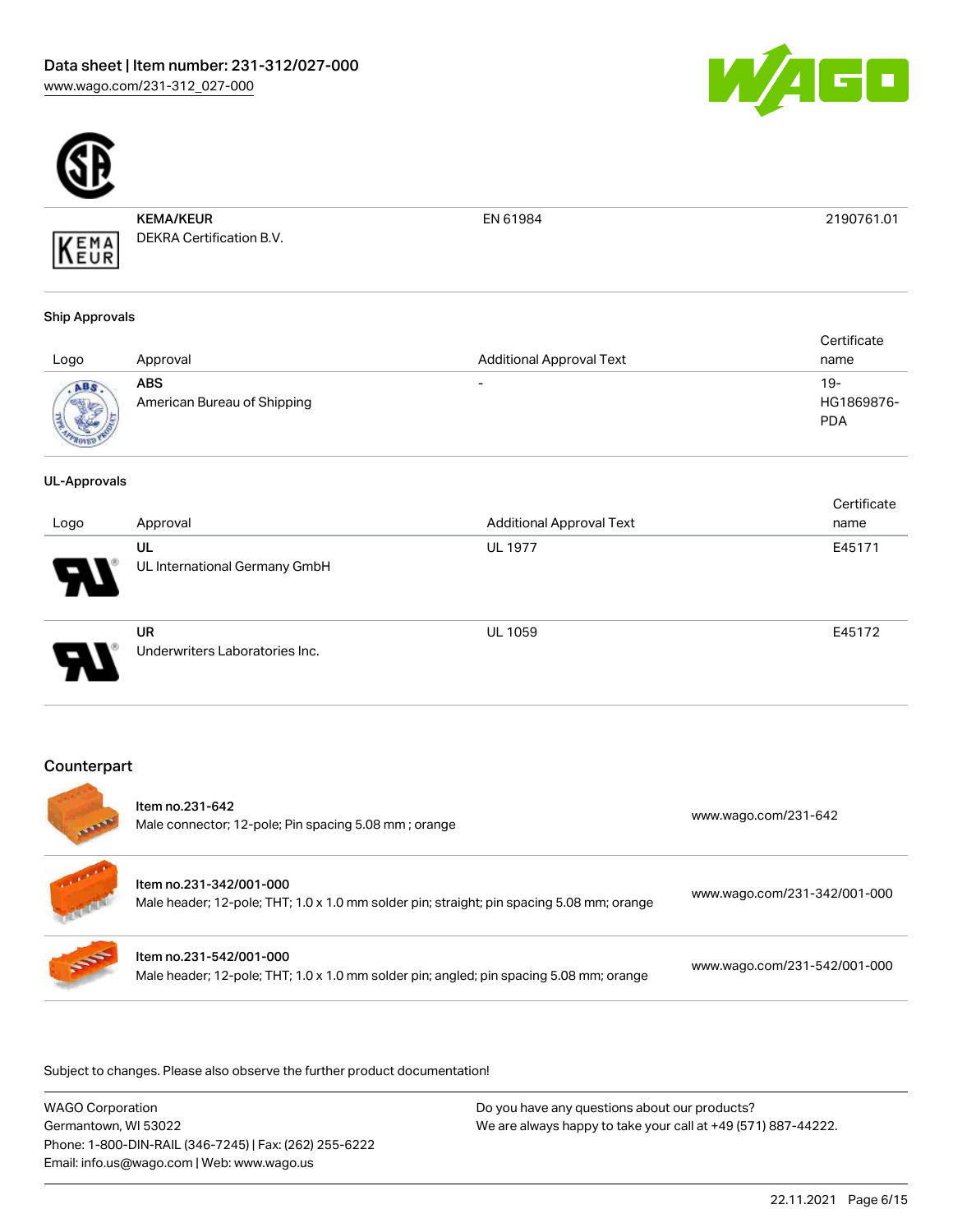

#### Optional accessories

| Cover                      |                                                                                                                            |                      |
|----------------------------|----------------------------------------------------------------------------------------------------------------------------|----------------------|
| Cover                      |                                                                                                                            |                      |
|                            | Item no.: 231-669<br>Lockout caps; for covering unused clamping units; orange                                              | www.wago.com/231-669 |
| Jumpers                    |                                                                                                                            |                      |
| Jumper                     |                                                                                                                            |                      |
|                            | ltem no.: 231-905<br>Jumper; for conductor entry; 5-way; insulated; gray                                                   | www.wago.com/231-905 |
|                            | Item no.: 231-903<br>Jumper; for conductor entry; 3-way; insulated; gray                                                   | www.wago.com/231-903 |
|                            | Item no.: 231-907<br>Jumper; for conductor entry; 7-way; insulated; gray                                                   | www.wago.com/231-907 |
|                            | Item no.: 231-910<br>Jumper; for conductor entry; 10-way; insulated; gray                                                  | www.wago.com/231-910 |
|                            | Item no.: 231-902<br>Jumper; for conductor entry; 2-way; insulated; gray                                                   | www.wago.com/231-902 |
| <b>Testing accessories</b> |                                                                                                                            |                      |
| Testing accessories        |                                                                                                                            |                      |
|                            | Item no.: 210-136<br>Test plug; 2 mm Ø; with 500 mm cable                                                                  | www.wago.com/210-136 |
|                            | Item no.: 231-661<br>Test plugs for female connectors; for 5 mm and 5.08 mm pin spacing; 2,50 mm <sup>2</sup> ; light gray | www.wago.com/231-661 |
| <b>Tools</b>               |                                                                                                                            |                      |
| Operating tool             |                                                                                                                            |                      |
|                            | Item no.: 209-130<br>Operating tool; suitable for 264, 280 and 281 Series; 1-way; of insulating material; white            | www.wago.com/209-130 |
|                            | Item no.: 209-132<br>Operating tool; for connecting comb-style jumper bar; 2-way; of insulating material                   | www.wago.com/209-132 |
|                            | Item no.: 231-159<br>Operating tool; natural                                                                               | www.wago.com/231-159 |
|                            | Item no.: 231-231<br>Combination operating tool; red                                                                       | www.wago.com/231-231 |
|                            | Item no.: 231-131<br>Operating tool; made of insulating material; 1-way; loose; white                                      | www.wago.com/231-131 |

Subject to changes. Please also observe the further product documentation!

WAGO Corporation Germantown, WI 53022 Phone: 1-800-DIN-RAIL (346-7245) | Fax: (262) 255-6222 Email: info.us@wago.com | Web: www.wago.us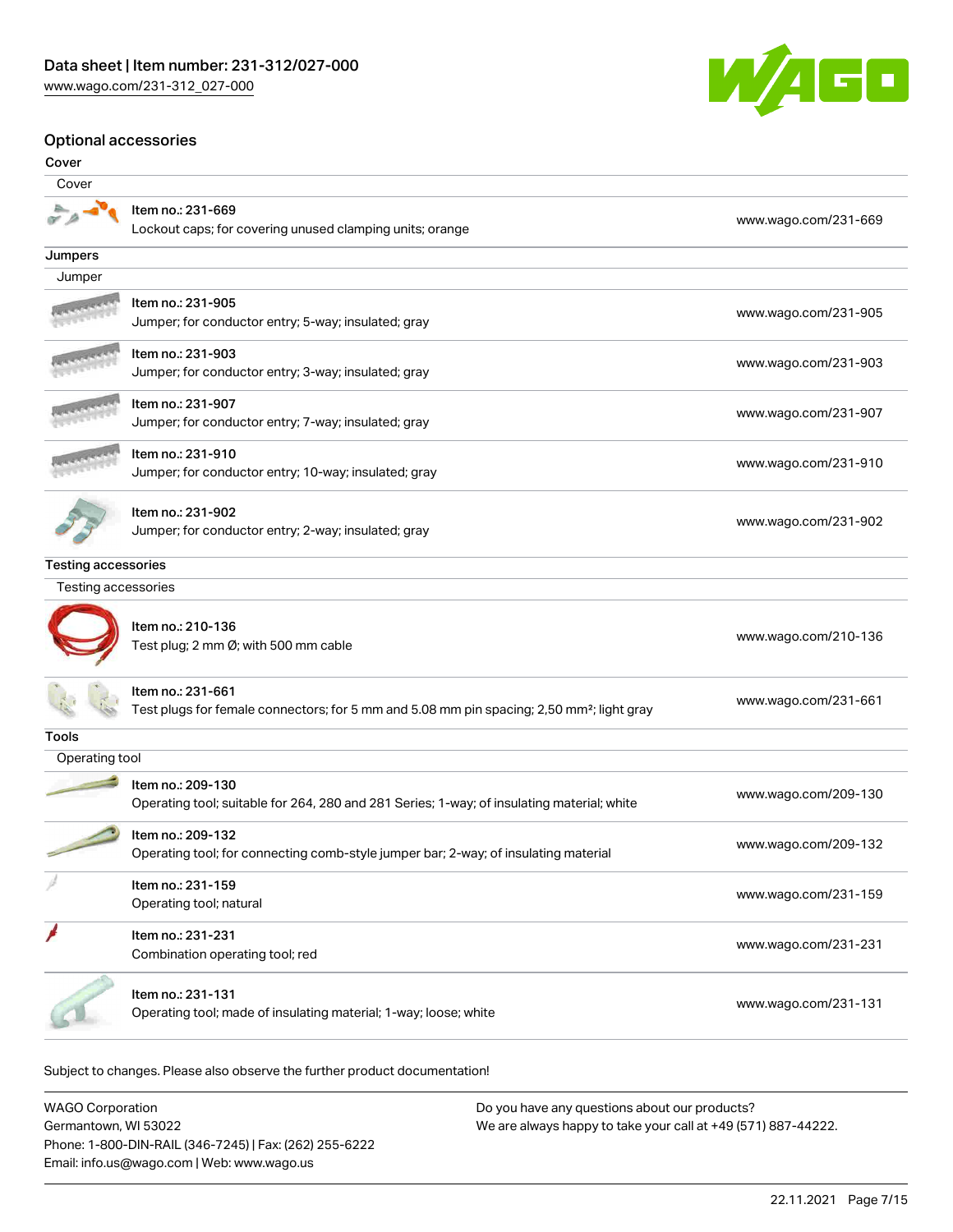# Data sheet | Item number: 231-312/027-000

[www.wago.com/231-312\\_027-000](http://www.wago.com/231-312_027-000)



|                            | Item no.: 231-291<br>Operating tool; made of insulating material; 1-way; loose; red                                     | www.wago.com/231-291 |
|----------------------------|-------------------------------------------------------------------------------------------------------------------------|----------------------|
|                            | Item no.: 280-432<br>Operating tool; made of insulating material; 2-way; white                                          | www.wago.com/280-432 |
|                            | Item no.: 280-434<br>Operating tool; made of insulating material; 4-way                                                 | www.wago.com/280-434 |
|                            | Item no.: 280-437<br>Operating tool; made of insulating material; 7-way                                                 | www.wago.com/280-437 |
|                            | Item no.: 280-440<br>Operating tool; made of insulating material; 10-way                                                | www.wago.com/280-440 |
|                            | Item no.: 280-435<br>Operating tool; made of insulating material; 5-way; gray                                           | www.wago.com/280-435 |
|                            | Item no.: 280-436<br>Operating tool; made of insulating material; 6-way                                                 | www.wago.com/280-436 |
|                            | Item no.: 280-438<br>Operating tool; made of insulating material; 8-way                                                 | www.wago.com/280-438 |
|                            | Item no.: 280-433<br>Operating tool; made of insulating material; 3-way                                                 | www.wago.com/280-433 |
| <b>Ferrules</b><br>Ferrule |                                                                                                                         |                      |
|                            | Item no.: 216-101<br>Ferrule; Sleeve for 0.5 mm <sup>2</sup> / AWG 22; uninsulated; electro-tin plated; silver-colored  | www.wago.com/216-101 |
|                            | Item no.: 216-104<br>Ferrule; Sleeve for 1.5 mm <sup>2</sup> / AWG 16; uninsulated; electro-tin plated; silver-colored  | www.wago.com/216-104 |
|                            | Item no.: 216-106<br>Ferrule; Sleeve for 2.5 mm <sup>2</sup> / AWG 14; uninsulated; electro-tin plated; silver-colored  | www.wago.com/216-106 |
|                            | Item no.: 216-102<br>Ferrule; Sleeve for 0.75 mm <sup>2</sup> / AWG 20; uninsulated; electro-tin plated; silver-colored | www.wago.com/216-102 |
|                            | Item no.: 216-103<br>Ferrule; Sleeve for 1 mm <sup>2</sup> / AWG 18; uninsulated; electro-tin plated                    | www.wago.com/216-103 |
|                            | Item no.: 216-123<br>Ferrule; Sleeve for 1 mm <sup>2</sup> / AWG 18; uninsulated; electro-tin plated; silver-colored    | www.wago.com/216-123 |
|                            | Item no.: 216-122<br>Ferrule; Sleeve for 0.75 mm <sup>2</sup> / AWG 20; uninsulated; electro-tin plated; silver-colored | www.wago.com/216-122 |
|                            | Item no.: 216-124                                                                                                       |                      |

Subject to changes. Please also observe the further product documentation!

WAGO Corporation Germantown, WI 53022 Phone: 1-800-DIN-RAIL (346-7245) | Fax: (262) 255-6222 Email: info.us@wago.com | Web: www.wago.us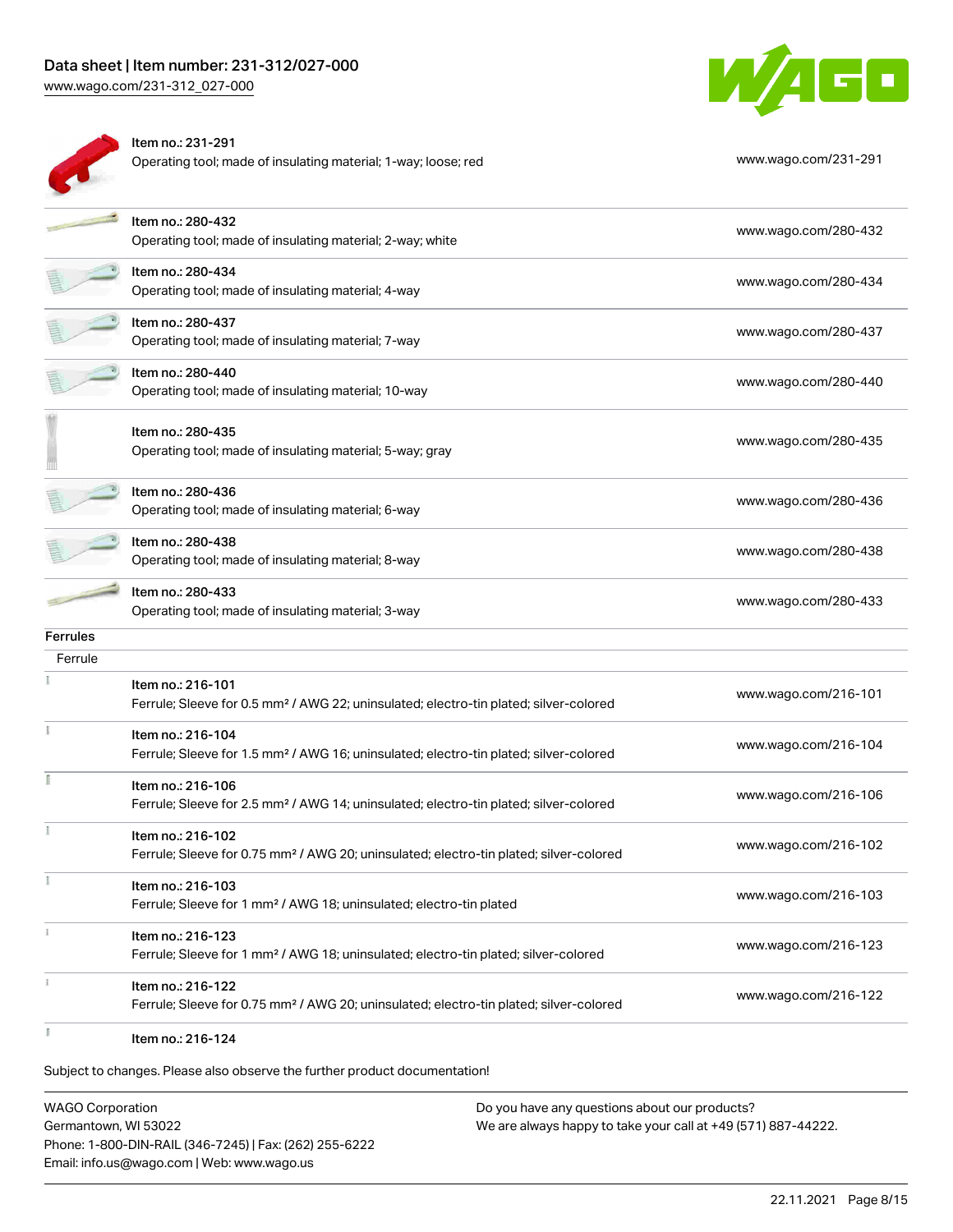

Ferrule; Sleeve for 1.5 mm<sup>2</sup> / AWG 16; uninsulated; electro-tin plated [www.wago.com/216-124](http://www.wago.com/216-124)

|    | Item no.: 216-142<br>Ferrule; Sleeve for 0.75 mm <sup>2</sup> / 18 AWG; uninsulated; electro-tin plated; electrolytic copper; gastight<br>crimped; acc. to DIN 46228, Part 1/08.92                | www.wago.com/216-142 |
|----|---------------------------------------------------------------------------------------------------------------------------------------------------------------------------------------------------|----------------------|
|    | Item no.: 216-132<br>Ferrule; Sleeve for 0.34 mm <sup>2</sup> / AWG 24; uninsulated; electro-tin plated                                                                                           | www.wago.com/216-132 |
|    | Item no.: 216-121<br>Ferrule; Sleeve for 0.5 mm <sup>2</sup> / AWG 22; uninsulated; electro-tin plated; silver-colored                                                                            | www.wago.com/216-121 |
|    | Item no.: 216-143<br>Ferrule; Sleeve for 1 mm <sup>2</sup> / AWG 18; uninsulated; electro-tin plated; electrolytic copper; gastight<br>crimped; acc. to DIN 46228, Part 1/08.92                   | www.wago.com/216-143 |
|    | Item no.: 216-131<br>Ferrule; Sleeve for 0.25 mm <sup>2</sup> / AWG 24; uninsulated; electro-tin plated; silver-colored                                                                           | www.wago.com/216-131 |
|    | Item no.: 216-141<br>Ferrule; Sleeve for 0.5 mm <sup>2</sup> / 20 AWG; uninsulated; electro-tin plated; electrolytic copper; gastight<br>crimped; acc. to DIN 46228, Part 1/08.92                 | www.wago.com/216-141 |
| z. | Item no.: 216-152<br>Ferrule; Sleeve for 0.34 mm <sup>2</sup> / AWG 24; uninsulated; electro-tin plated                                                                                           | www.wago.com/216-152 |
|    | Item no.: 216-203<br>Ferrule; Sleeve for 1 mm <sup>2</sup> / AWG 18; insulated; electro-tin plated; red                                                                                           | www.wago.com/216-203 |
|    | Item no.: 216-202<br>Ferrule; Sleeve for 0.75 mm <sup>2</sup> / 18 AWG; insulated; electro-tin plated; gray                                                                                       | www.wago.com/216-202 |
|    | Item no.: 216-151<br>Ferrule; Sleeve for 0.25 mm <sup>2</sup> / AWG 24; uninsulated; electro-tin plated                                                                                           | www.wago.com/216-151 |
|    | Item no.: 216-204<br>Ferrule; Sleeve for 1.5 mm <sup>2</sup> / AWG 16; insulated; electro-tin plated; black                                                                                       | www.wago.com/216-204 |
|    | Item no.: 216-144<br>Ferrule; Sleeve for 1.5 mm <sup>2</sup> / AWG 16; uninsulated; electro-tin plated; electrolytic copper; gastight<br>crimped; acc. to DIN 46228, Part 1/08.92; silver-colored | www.wago.com/216-144 |
|    | Item no.: 216-201<br>Ferrule; Sleeve for 0.5 mm <sup>2</sup> / 20 AWG; insulated; electro-tin plated; white                                                                                       | www.wago.com/216-201 |
|    | ltem no.: 216-223<br>Ferrule; Sleeve for 1 mm <sup>2</sup> / AWG 18; insulated; electro-tin plated; red                                                                                           | www.wago.com/216-223 |
|    | Item no.: 216-241<br>Ferrule; Sleeve for 0.5 mm <sup>2</sup> / 20 AWG; insulated; electro-tin plated; electrolytic copper; gastight<br>crimped; acc. to DIN 46228, Part 4/09.90; white            | www.wago.com/216-241 |
|    | Item no.: 216-242<br>Ferrule; Sleeve for 0.75 mm <sup>2</sup> / 18 AWG; insulated; electro-tin plated; electrolytic copper; gastight<br>crimped; acc. to DIN 46228, Part 4/09.90; gray            | www.wago.com/216-242 |
|    | Item no.: 216-222                                                                                                                                                                                 |                      |

| <b>WAGO Corporation</b>                                | Do you have any questions about our products?                 |
|--------------------------------------------------------|---------------------------------------------------------------|
| Germantown, WI 53022                                   | We are always happy to take your call at +49 (571) 887-44222. |
| Phone: 1-800-DIN-RAIL (346-7245)   Fax: (262) 255-6222 |                                                               |
| Email: info.us@wago.com   Web: www.wago.us             |                                                               |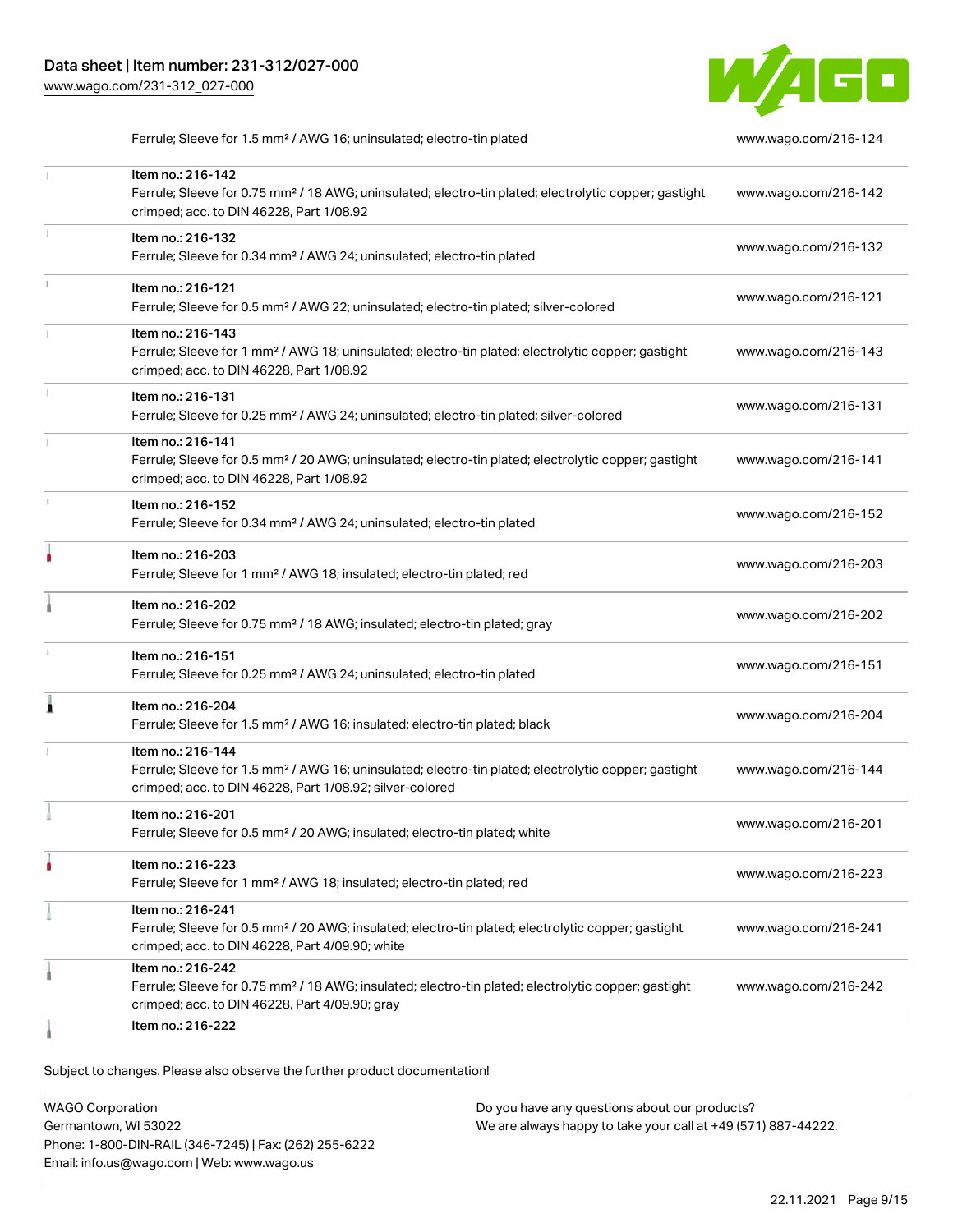

Ferrule; Sleeve for 0.75 mm² / 18 AWG; insulated; electro-tin plated; gray [www.wago.com/216-222](http://www.wago.com/216-222)

|                   | Item no.: 216-221<br>Ferrule; Sleeve for 0.5 mm <sup>2</sup> / 20 AWG; insulated; electro-tin plated; white                                                                                             | www.wago.com/216-221 |
|-------------------|---------------------------------------------------------------------------------------------------------------------------------------------------------------------------------------------------------|----------------------|
| Ă                 | Item no.: 216-224<br>Ferrule; Sleeve for 1.5 mm <sup>2</sup> / AWG 16; insulated; electro-tin plated; black                                                                                             | www.wago.com/216-224 |
|                   | Item no.: 216-243<br>Ferrule; Sleeve for 1 mm <sup>2</sup> / AWG 18; insulated; electro-tin plated; electrolytic copper; gastight crimped; www.wago.com/216-243<br>acc. to DIN 46228, Part 4/09.90; red |                      |
| Ă                 | Item no.: 216-244<br>Ferrule; Sleeve for 1.5 mm <sup>2</sup> / AWG 16; insulated; electro-tin plated; electrolytic copper; gastight<br>crimped; acc. to DIN 46228, Part 4/09.90; black                  | www.wago.com/216-244 |
|                   | Item no.: 216-263<br>Ferrule; Sleeve for 1 mm <sup>2</sup> / AWG 18; insulated; electro-tin plated; electrolytic copper; gastight crimped; www.wago.com/216-263<br>acc. to DIN 46228, Part 4/09.90; red |                      |
| Â                 | Item no.: 216-264<br>Ferrule; Sleeve for 1.5 mm <sup>2</sup> / AWG 16; insulated; electro-tin plated; electrolytic copper; gastight<br>crimped; acc. to DIN 46228, Part 4/09.90; black                  | www.wago.com/216-264 |
| Â                 | Item no.: 216-284<br>Ferrule; Sleeve for 1.5 mm <sup>2</sup> / AWG 16; insulated; electro-tin plated; electrolytic copper; gastight<br>crimped; acc. to DIN 46228, Part 4/09.90; black                  | www.wago.com/216-284 |
|                   | Item no.: 216-262<br>Ferrule; Sleeve for 0.75 mm <sup>2</sup> / 18 AWG; insulated; electro-tin plated; electrolytic copper; gastight<br>crimped; acc. to DIN 46228, Part 4/09.90; gray                  | www.wago.com/216-262 |
|                   | Item no.: 216-301<br>Ferrule; Sleeve for 0.25 mm <sup>2</sup> / AWG 24; insulated; electro-tin plated; yellow                                                                                           | www.wago.com/216-301 |
|                   | Item no.: 216-321<br>Ferrule; Sleeve for 0.25 mm <sup>2</sup> / AWG 24; insulated; electro-tin plated; yellow                                                                                           | www.wago.com/216-321 |
| ۸                 | Item no.: 216-322<br>Ferrule; Sleeve for 0.34 mm <sup>2</sup> / 22 AWG; insulated; electro-tin plated; green                                                                                            | www.wago.com/216-322 |
|                   | Item no.: 216-302<br>Ferrule; Sleeve for 0.34 mm <sup>2</sup> / 22 AWG; insulated; electro-tin plated; light turquoise                                                                                  | www.wago.com/216-302 |
| Insulations stops |                                                                                                                                                                                                         |                      |
|                   |                                                                                                                                                                                                         |                      |

Insulation stop



Item no.: 231-672 Insulation stop; 0.75 - 1 mm²; dark gray [www.wago.com/231-672](http://www.wago.com/231-672)



Item no.: 231-670

Insulation stop; 0.08-0.2 mm<sup>2</sup> / 0.2 mm<sup>2</sup> "s"; white [www.wago.com/231-670](http://www.wago.com/231-670) www.wago.com/231-670

Subject to changes. Please also observe the further product documentation!

WAGO Corporation Germantown, WI 53022 Phone: 1-800-DIN-RAIL (346-7245) | Fax: (262) 255-6222 Email: info.us@wago.com | Web: www.wago.us Do you have any questions about our products? We are always happy to take your call at +49 (571) 887-44222.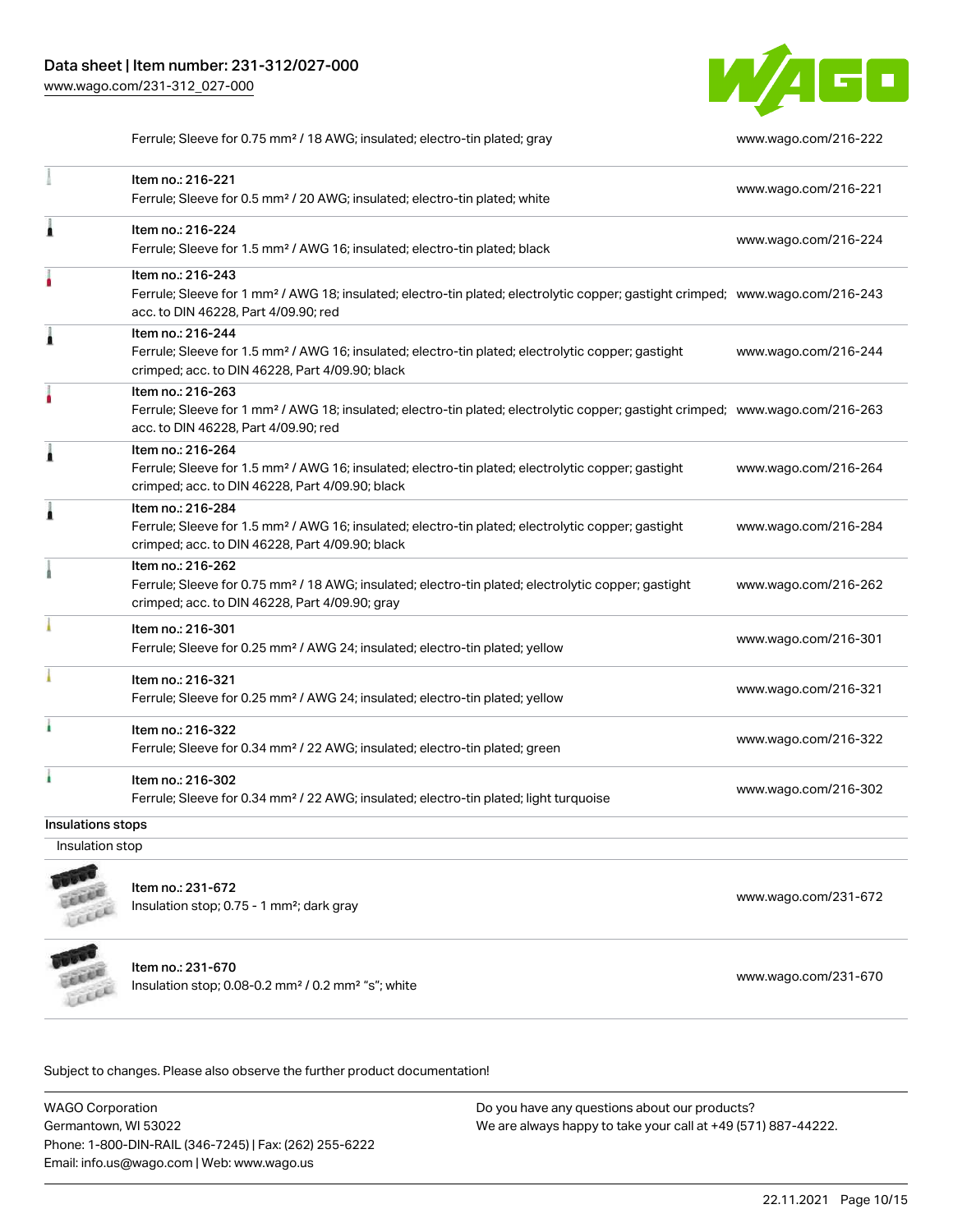[www.wago.com/231-312\\_027-000](http://www.wago.com/231-312_027-000)



Item no.: 231-671

Email: info.us@wago.com | Web: www.wago.us

Insulation stop; 0.25 - 0.5 mm²; light gray [www.wago.com/231-671](http://www.wago.com/231-671)



| Marking accessories                                                |                                                                                                                                                                                                 |                                                                                                                |                                  |                      |
|--------------------------------------------------------------------|-------------------------------------------------------------------------------------------------------------------------------------------------------------------------------------------------|----------------------------------------------------------------------------------------------------------------|----------------------------------|----------------------|
| Marking strip                                                      |                                                                                                                                                                                                 |                                                                                                                |                                  |                      |
|                                                                    | Item no.: 210-331/508-103<br>Marking strips; as a DIN A4 sheet; MARKED; 1-12 (200x); Height of marker strip: 2.3 mm/0.091 in; Strip<br>length 182 mm; Horizontal marking; Self-adhesive; white  |                                                                                                                | /508-103                         | www.wago.com/210-331 |
|                                                                    | Item no.: 210-331/508-104<br>Marking strips; as a DIN A4 sheet; MARKED; 13-24 (200x); Height of marker strip: 2.3 mm/0.091 in; Strip<br>length 182 mm; Horizontal marking; Self-adhesive; white |                                                                                                                | /508-104                         | www.wago.com/210-331 |
|                                                                    | Item no.: 210-332/508-202<br>Marking strips; as a DIN A4 sheet; MARKED; 1-16 (160x); Height of marker strip: 3 mm; Strip length 182<br>mm; Horizontal marking; Self-adhesive; white             |                                                                                                                | www.wago.com/210-332<br>/508-202 |                      |
|                                                                    | Item no.: 210-332/508-204<br>Marking strips; as a DIN A4 sheet; MARKED; 17-32 (160x); Height of marker strip: 3 mm; Strip length<br>182 mm; Horizontal marking; Self-adhesive; white            |                                                                                                                | /508-204                         | www.wago.com/210-332 |
|                                                                    | Item no.: 210-332/508-206<br>Marking strips; as a DIN A4 sheet; MARKED; 33-48 (160x); Height of marker strip: 3 mm; Strip length<br>182 mm; Horizontal marking; Self-adhesive; white            |                                                                                                                | /508-206                         | www.wago.com/210-332 |
|                                                                    | Item no.: 210-332/508-205<br>Marking strips; as a DIN A4 sheet; MARKED; 1-32 (80x); Height of marker strip: 3 mm; Strip length 182<br>mm; Horizontal marking; Self-adhesive; white              |                                                                                                                | /508-205                         | www.wago.com/210-332 |
| <b>Strain relief</b>                                               |                                                                                                                                                                                                 |                                                                                                                |                                  |                      |
| Strain relief housing                                              |                                                                                                                                                                                                 |                                                                                                                |                                  |                      |
|                                                                    | Item no.: 232-642<br>Strain relief housing; orange                                                                                                                                              |                                                                                                                | www.wago.com/232-642             |                      |
| <b>Downloads</b><br>Documentation<br><b>Additional Information</b> |                                                                                                                                                                                                 |                                                                                                                |                                  |                      |
| Technical explanations                                             |                                                                                                                                                                                                 | 2019 Apr 3                                                                                                     | pdf<br>2.0 MB                    | Download             |
| <b>CAD</b> files                                                   |                                                                                                                                                                                                 |                                                                                                                |                                  |                      |
| CAD data                                                           |                                                                                                                                                                                                 |                                                                                                                |                                  |                      |
|                                                                    | 2D/3D Models 231-312/027-000                                                                                                                                                                    |                                                                                                                | <b>URL</b>                       | Download             |
|                                                                    | Subject to changes. Please also observe the further product documentation!                                                                                                                      |                                                                                                                |                                  |                      |
| <b>WAGO Corporation</b><br>Germantown, WI 53022                    | Phone: 1-800-DIN-RAIL (346-7245)   Fax: (262) 255-6222                                                                                                                                          | Do you have any questions about our products?<br>We are always happy to take your call at +49 (571) 887-44222. |                                  |                      |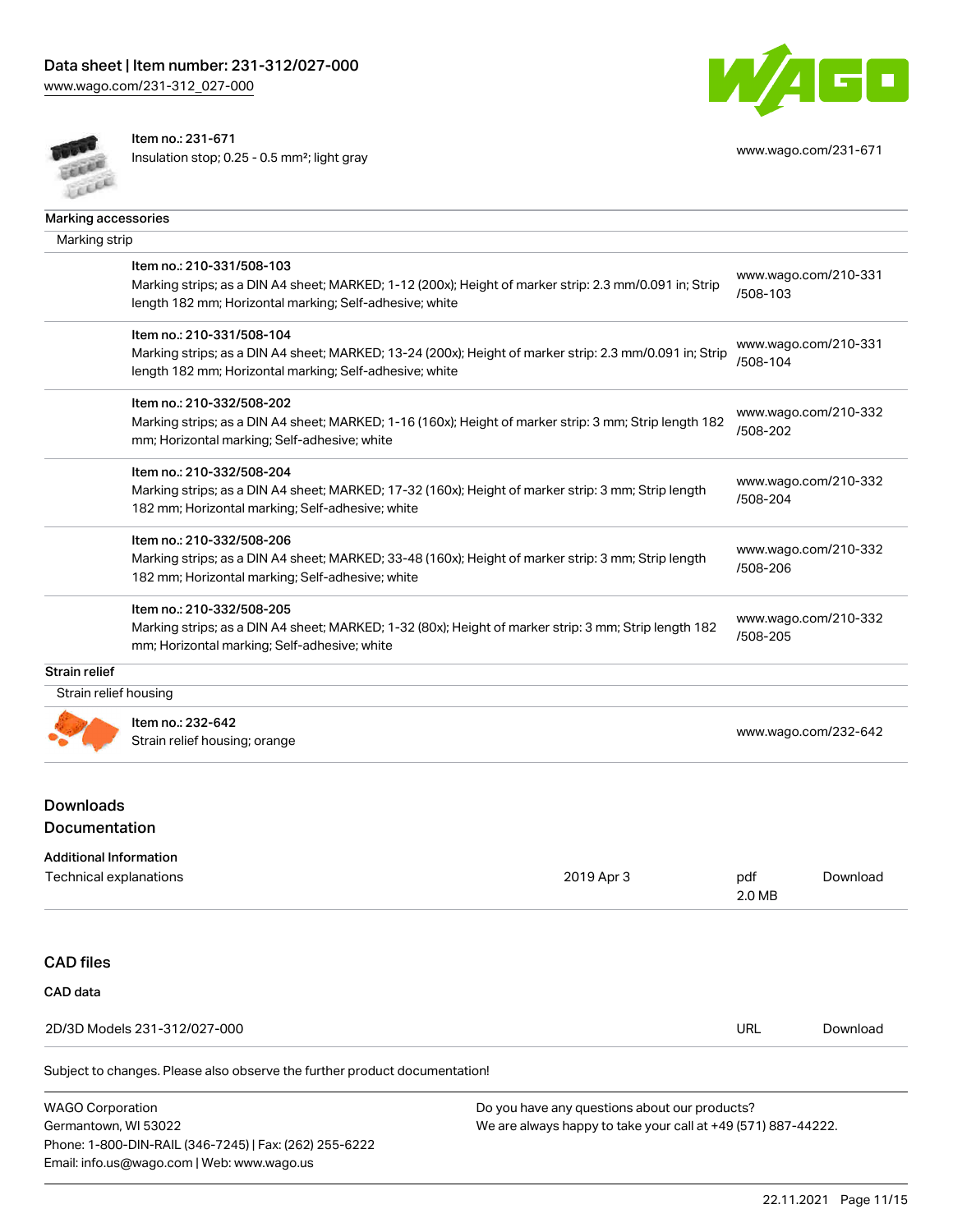

#### CAE data

| EPLAN Data Portal 231-312/027-000 | URL | Download |
|-----------------------------------|-----|----------|
| ZUKEN Portal 231-312/027-000      | URL | Download |
| EPLAN Data Portal 231-312/027-000 | URL | Download |

# Environmental Product Compliance

#### Compliance Search

| Environmental Product Compliance 231-312/027-000                                                       | URL | Download |
|--------------------------------------------------------------------------------------------------------|-----|----------|
| 1-conductor female connector; CAGE CLAMP <sup>®</sup> ; 2.5 mm <sup>2</sup> ; Pin spacing 5.08 mm; 12- |     |          |
| pole; clamping collar; 2,50 mm <sup>2</sup> ; orange                                                   |     |          |

#### Installation Notes



Female connectors with mounting flanges can be used as PCB through-panel connectors – conductor termination parallel to CAGE CLAMP® actuation.

Subject to changes. Please also observe the further product documentation!

WAGO Corporation Germantown, WI 53022 Phone: 1-800-DIN-RAIL (346-7245) | Fax: (262) 255-6222 Email: info.us@wago.com | Web: www.wago.us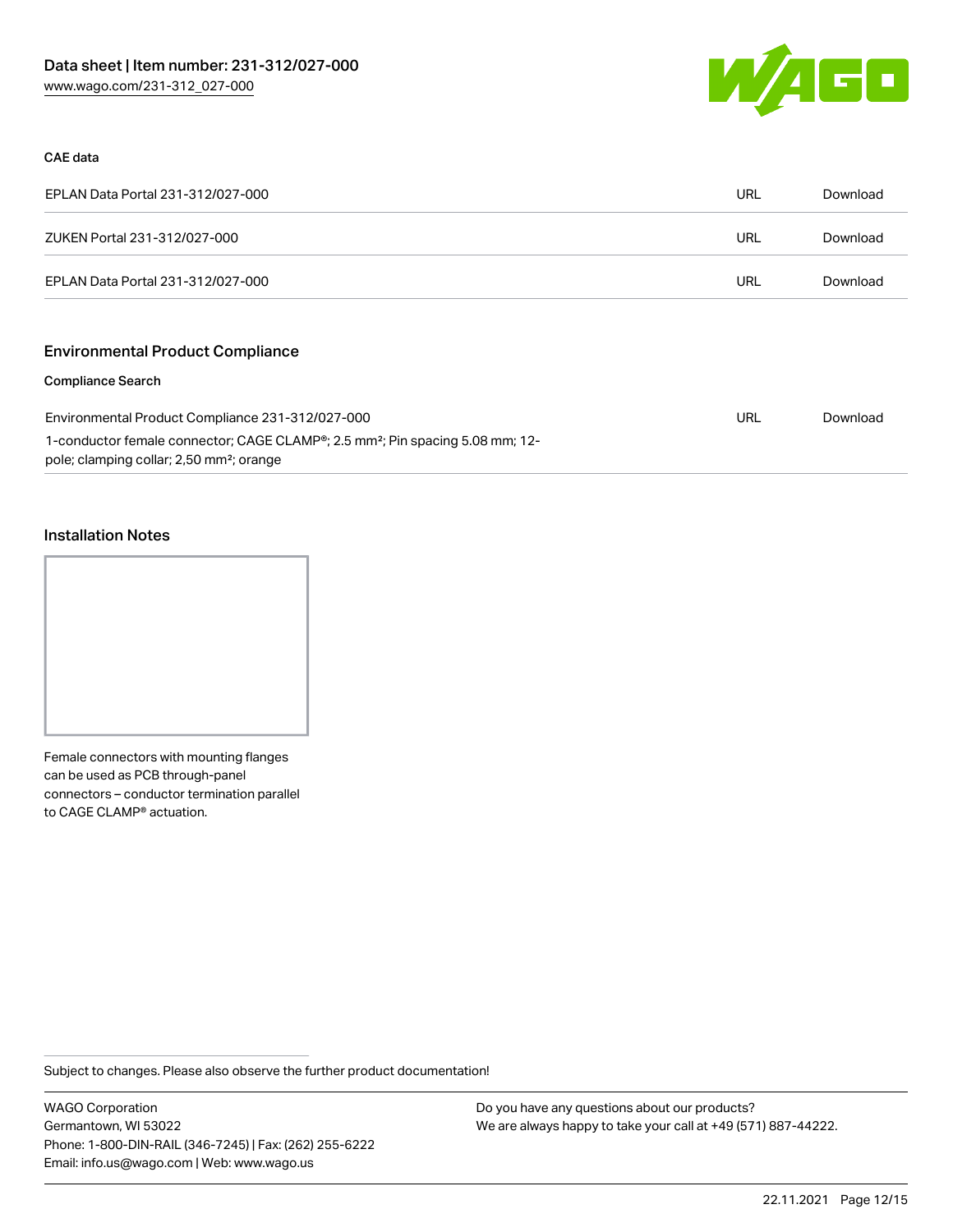

PCB female connectors with mounting flanges can be used as through-panel connectors for external wiring.

16-pole female connector with mounting flanges in a 19" rack – conductor termination parallel to CAGE CLAMP® actuation



Inserting a conductor via 3.5 mm screwdriver – CAGE CLAMP® actuation parallel to conductor entry.



Inserting a conductor via 3.5 mm screwdriver – CAGE CLAMP® actuation perpendicular to conductor entry.



Inserting a conductor into CAGE CLAMP® unit via operating lever (231-291).

Subject to changes. Please also observe the further product documentation!

WAGO Corporation Germantown, WI 53022 Phone: 1-800-DIN-RAIL (346-7245) | Fax: (262) 255-6222 Email: info.us@wago.com | Web: www.wago.us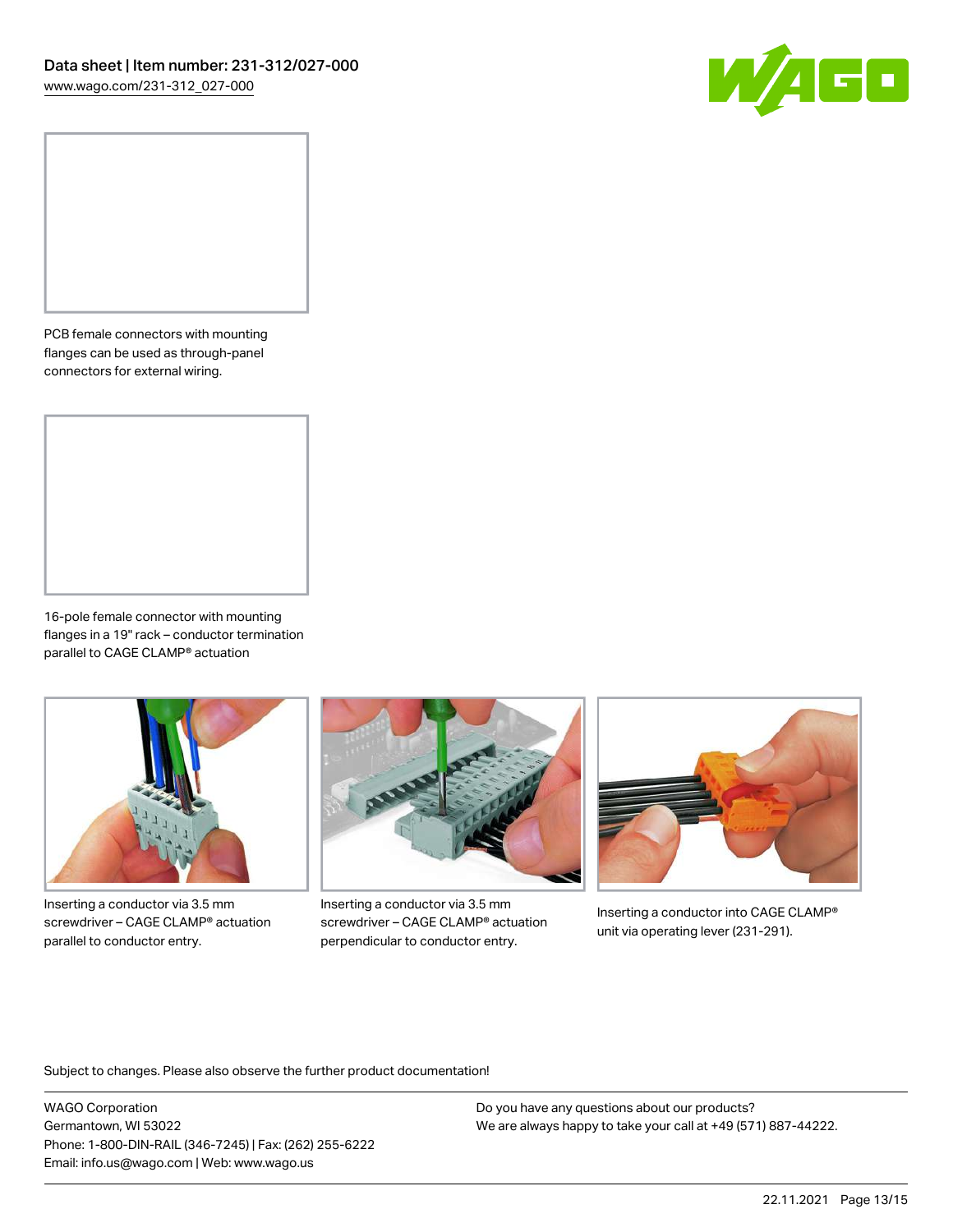



Inserting a conductor via operating tool.



Coding a female connector by removing coding finger(s).



Testing – female connector with CAGE CLAMP®

Integrated test ports for testing perpendicular to conductor entry via 2 or 2.3 mm Ø test plug

#### Installation

Subject to changes. Please also observe the further product documentation!

WAGO Corporation Germantown, WI 53022 Phone: 1-800-DIN-RAIL (346-7245) | Fax: (262) 255-6222 Email: info.us@wago.com | Web: www.wago.us